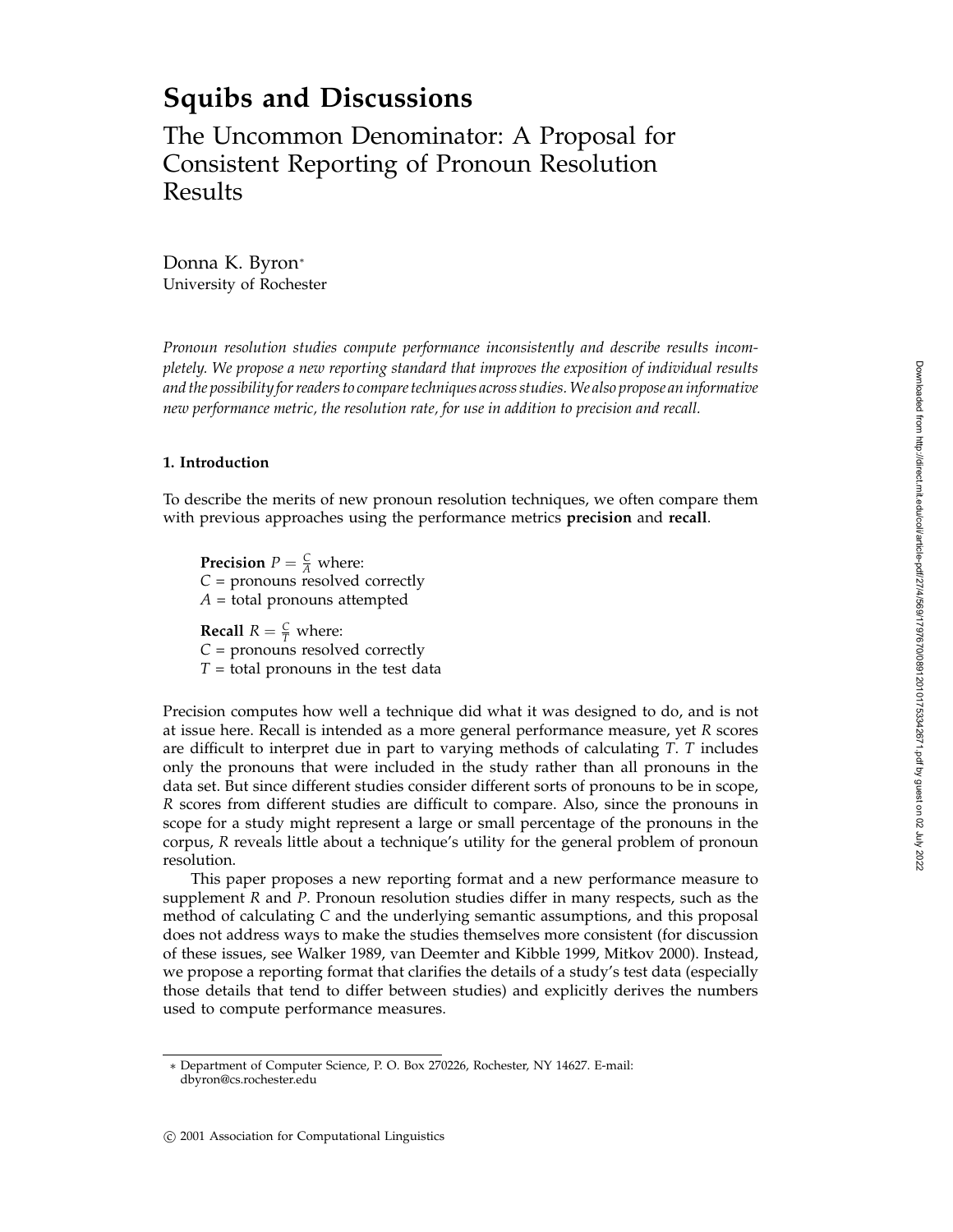## **2. Reporting Pronoun Resolution Performance**

This squib is necessary because past reports of pronoun resolution performance have included inconsistent amounts of detail. Some provide complete details of the experimental design and results, while others (e.g., Byron and Stent 1998) fail to answer even basic questions: What pronouns did this study address? Which pronouns were resolved correctly? In order for a reader to assess performance scores, a report must describe its test data so that the reader knows exactly what the study *includes* and what it *excludes* from *T*. This section briefly discusses what details should be provided.

## **2.1 Describing the Test Data**

**2.1.1 Corpus Type.** Each pronoun resolution evaluation is carried out over an **evaluation corpus**, for example a set of human conversations or a number of pages from a book. Details about the evaluation corpus's genre (written or spoken, news or fiction, etc.) and size (e.g., word count, number of discourse units) should be provided to help the reader understand how the corpus chosen for evaluation affected the results obtained.

**2.1.2 Lexical Coverage.** A report should clearly indicate which pronouns the study included, called the **coverage**, by listing each distinct pronoun type (e.g., *it* , *itself*, and *its* are shown separately). Some past reports give no coverage details at all, while others (e.g., Popescu-Belis and Robba 1997, page 97) precisely state their coverage: "/il/, /elle/, /le/, /la/, /l'/, /lui/, /ils/, /elles/." A categorical description, such as "[results are shown for] personal and possessive pronouns" (Strube 1998, page 1256) is insufficient because the author might assume that his exclusion of certain pronouns (e.g., first person pronouns) need not be mentioned since they are excluded by most other studies.

**2.1.3 Exclusions.** Before pronoun resolution is executed, any evaluation corpus must be brought into line with the goals of the study by marking individual pronoun tokens as included or excluded.<sup>1</sup> Even tokens of pronoun types covered in the study might be excluded from the evaluation. The reasons for considering tokens to be out of scope for a study are called **exclusion criteria**, and the set of pronouns remaining after all exclusions are applied to the corpus is the **evaluation set** .

Different studies apply different exclusions, and pronoun tokens that were excluded in one study might be counted as errors in another. Cataphors are a case in point. Some pronoun resolution techniques address cataphora (e.g., Lappin and Leass 1994), so the cataphors are included when calculating the performance for these techniques. Other techniques are not designed to identify cataphors, and for some of those the authors exclude cataphors from their test data (e.g., Ge, Hale, and Charniak 1998) while others include them but count the cataphors as errors (e.g., Strube and Hahn 1999). There are no standard guidelines for what exclusions are reasonable to apply, although it would be beneficial for such a standard to exist. Since performance measures are based on the number of pronouns in the evaluation set, such inconsistencies make recall scores from separate studies difficult to compare.

Because each study defines its own idiosyncratic set of exclusion criteria, it is important that performance reports clearly list which criteria were applied. Some

<sup>1</sup> Items might be marked in the answer key or in the test corpus itself, for example, by using special part-of-speech tags. Space restrictions prevent us from discussing the additional issues of whether pleonastics and items to be resolved in the text are identified manually or automatically.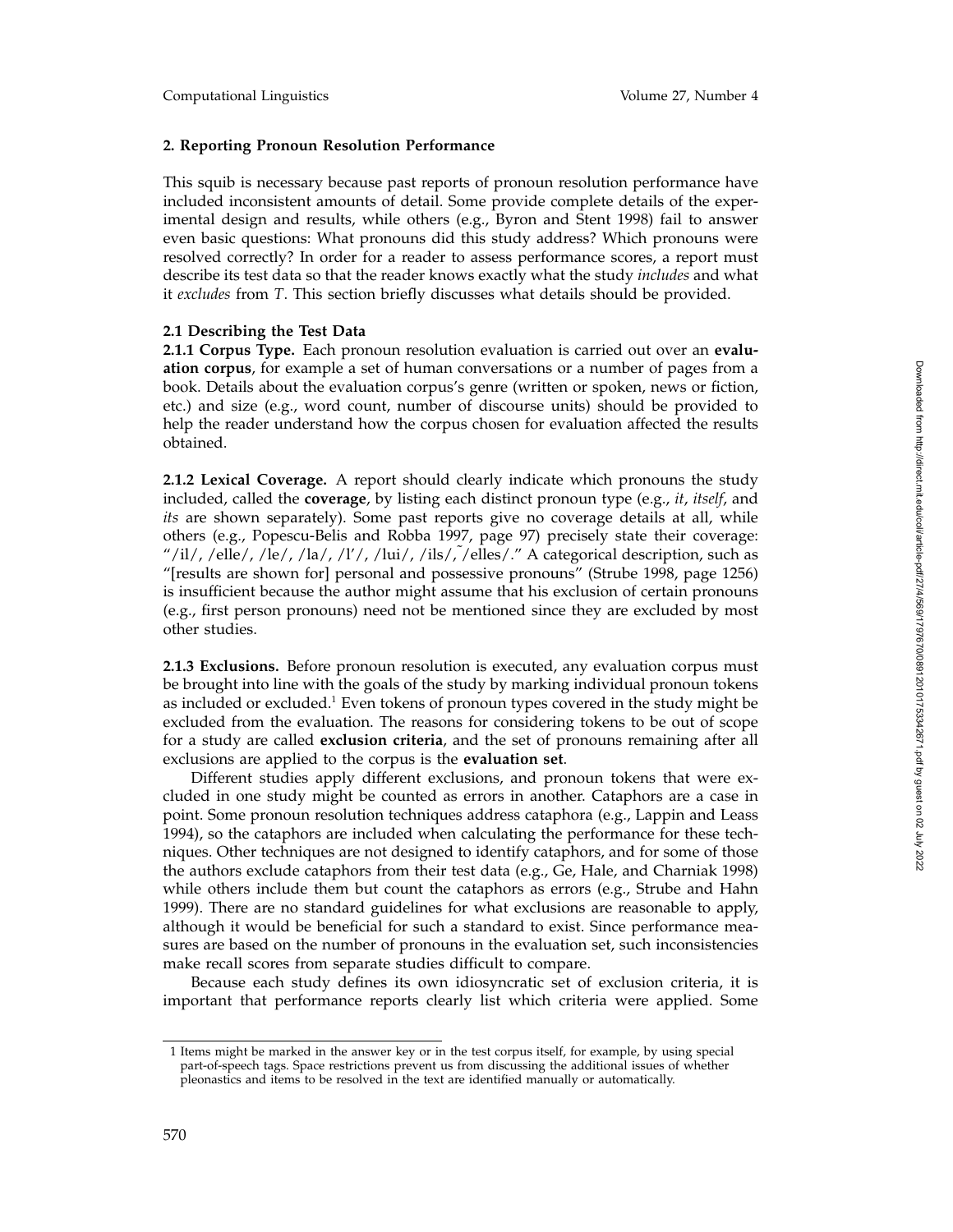| Pleonastic constructions in English. |                                                                                                                                                                                                                                     |  |  |  |  |  |  |  |
|--------------------------------------|-------------------------------------------------------------------------------------------------------------------------------------------------------------------------------------------------------------------------------------|--|--|--|--|--|--|--|
| Extraposition                        | Extraposition moves a clausal subject to the predicate. Most nominal clauses<br>can be extraposed, including participles, infinitives, relative clauses, and<br>some prepositional clauses. Example: It's good that you cleaned up. |  |  |  |  |  |  |  |
| Clefts                               | Clefts provide contrastive stress with a dummy subject it and the focal NP<br>placed after the verb. Example: It was Pat who gave us directions.                                                                                    |  |  |  |  |  |  |  |
| Idioms                               | Idioms often include vacuous pronouns, for example, hit it off.                                                                                                                                                                     |  |  |  |  |  |  |  |
| $Prop-it$                            | Prop-it is the ascription of properties to an entity with no existential<br>force (Quirk and Greenbaum 1973). Examples: (weather) It is raining,<br>(time) It is $5$ o'clock, and (ambient environment) It is hot in here.          |  |  |  |  |  |  |  |
|                                      |                                                                                                                                                                                                                                     |  |  |  |  |  |  |  |

**Table 1**

reports provide no exclusion details at all, and even when authors do provide them, the descriptions they use are often incomplete or confusing, as in these examples:

- "7 of the pronouns were non-anaphoric and 16 exophoric" (Mitkov 1998, page 872). It is unclear what categories of pronouns this statement refers to, since exophoric pronouns are nonanaphoric.
- "Pleonastic pronouns *it* (i.e. non-anaphoric *it*) have not been included in these results" (Peral, Palomar, and Ferrández 1999, page 71). This assertion seems to incorrectly equate the categories *pleonastic* and *nonanaphoric* .
- "'It' was not counted when referring to a syntactically recoverable 'that' clause or occurring in a time or weather construction" (Hobbs 1986, page 344). These are only some of the possible pleonastic constructions. The reader is left to wonder whether all pleonastic items were excluded.

Without clear and complete exclusion details, it is impossible for future researchers to begin with the same evaluation corpus and recreate results, or for readers of the report to determine whether they think that the exclusions applied were reasonable. To aid future researchers in providing clear and complete exclusion descriptions, the terminology important for describing exclusion criteria is briefly reviewed below. Exclusion categories for nonreferential and referential items must be kept distinct.

**Nonreferential items** include all items lexically identical to pronouns that do not refer and that should therefore be excluded from performance statistics for pronoun resolution. In English, lexical items called **expletives** or **pleonastics** look like pronouns but are semantically vacuous. Categories of pleonastic items are defined in Table 1. Postal and Pullum (1988) describe tests to discriminate pleonastic from ordinary NPs, since the distinction is not always straightforward. In other languages, forms that sometimes function as pronouns may also be used as other parts of speech, for example, *l'* in French.

Besides pleonastic items, other tokens might be considered nonreferential by a particular study. For example, spontaneous discourse may contain pronouns in abandoned fragments that are uninterpretable to humans. In *So that'll have ok so you want all three boxcars from Dansville?* (Heeman and Allen 1995, d93-10.1,utt29), the initial false start is discarded, so the abandoned token of *that* would probably be excluded.

**Referential** pronoun tokens can be **anaphoric** , **cataphoric** , **exophoric**, or modified to form complete independent references (e.g., *He that plants thorns must not expect to gather roses* (Mitkov 2001). Anaphors "*...* point back to some previous item" (Halliday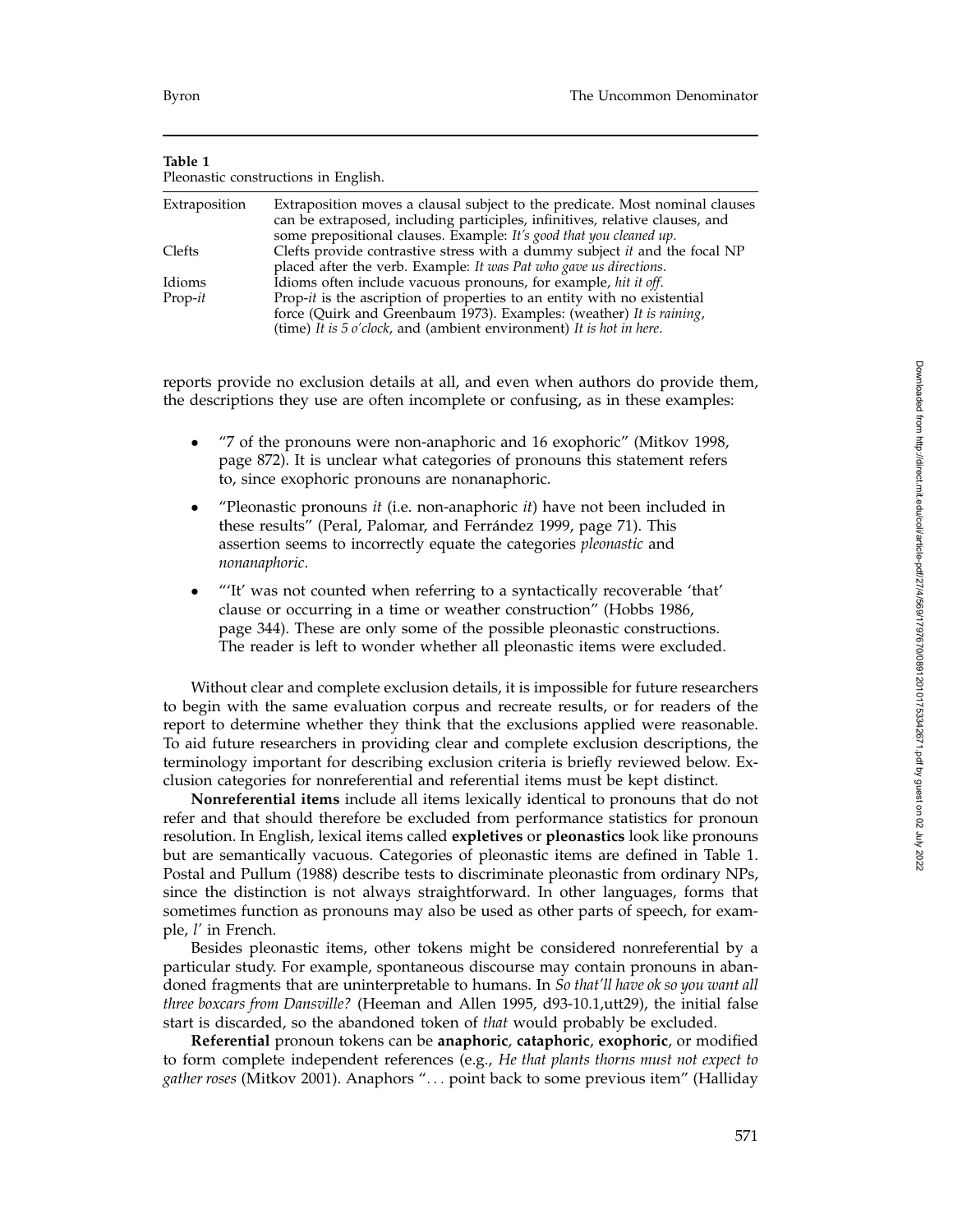and Hassan 1976, page 14) for their meaning. Many constituents besides pronouns can be anaphoric. Anaphors point to preceding discourse, while cataphors point to subsequent discourse. The stretch of discourse pointed to is a **sponsor**, and the pronoun and sponsor are said to **corefer** when they refer to the same, rather than to a related or inferred, entity. We reserve the term **antecedent** for coreferential base-NP sponsors. **Exophors** refer outside the discourse to entities in the discourse setting. Cornish (1986) and Mitkov (2000) note that the terms **nonreferential** and **nonanaphoric** are often conflated, as are **anaphoric** and **coreferential**, but the above definitions explain why this is incorrect.

Current research tends to focus only on anaphors, so nonanaphoric tokens are commonly excluded. Anaphoric pronouns with certain properties may also be excluded. Some common reasons are:

- 1. **Split antecedence:** The pronoun is a plural pronoun whose referent must be constructed. Example: *Pat <sup>i</sup> went to Kimj's house and they i* + *<sup>j</sup> went dancing* .
- 2. **Quoted speech:** Either the pronoun or its sponsor occurs in reported speech. Example: *Mr. Vinken <sup>i</sup> exclaimed, "The guy ran right in front of me i."*
- 3. **High-order entities:** Pronouns referring to entities such as propositions and events often have sponsors that are not base NPs. Example: [*He*  $p$ racticed the tuba all night] $_i$  and it $_i$  almost drove me crazy.
- 4. **Noncoreference:** The pronoun and its sponsor do not corefer. Example: The Bakers<sub>i+j</sub> arrived next. She<sub>i</sub>'s an astronaut and he<sub>j</sub>'s a teacher.
- 5. **Long-distance reference:** The sponsor appears outside a preset window utilized by the algorithm.

# **2.2 Measuring Performance**

In previous studies, recall has been computed over the pronouns in scope for a study (e.g., only coreferential pronouns, only third person pronouns) rather than all referential pronouns. This makes recall rates difficult to compare because the number of pronouns in scope for different studies varies. Also, because results are stated in terms of the items that were attempted, most studies report similarly high success rates. This author has been asked, "Why is work on pronoun resolution still needed when technique X gets 93% of pronouns correct?" In fact, technique X correctly resolves 93% of singular personal pronouns that have coreferential noun phrase antecedents, which is only a fraction of the pronouns needing to be resolved. This hardly makes pronoun resolution a solved problem. But one must read the report carefully to find these details, and the fact that the question was asked demonstrates the interpretation problems that result from the performance metrics currently in use.

If the long-term goal of pronoun resolution research is to describe a process for interpreting *all* referential pronouns, there should be a performance number that indicates how a technique measures up against this goal. The metric we propose, **resolution rate**, does that by computing the percentage of referential pronouns in the evaluation corpus that were resolved correctly.

The **resolution rate**  $RR = \frac{C}{T+E}$  where:

- $\bullet$   $\quad$   $\subset$  = number of pronouns resolved correctly
- $T = all$  pronouns in the evaluation set
- $E = all excluded referential pronouns$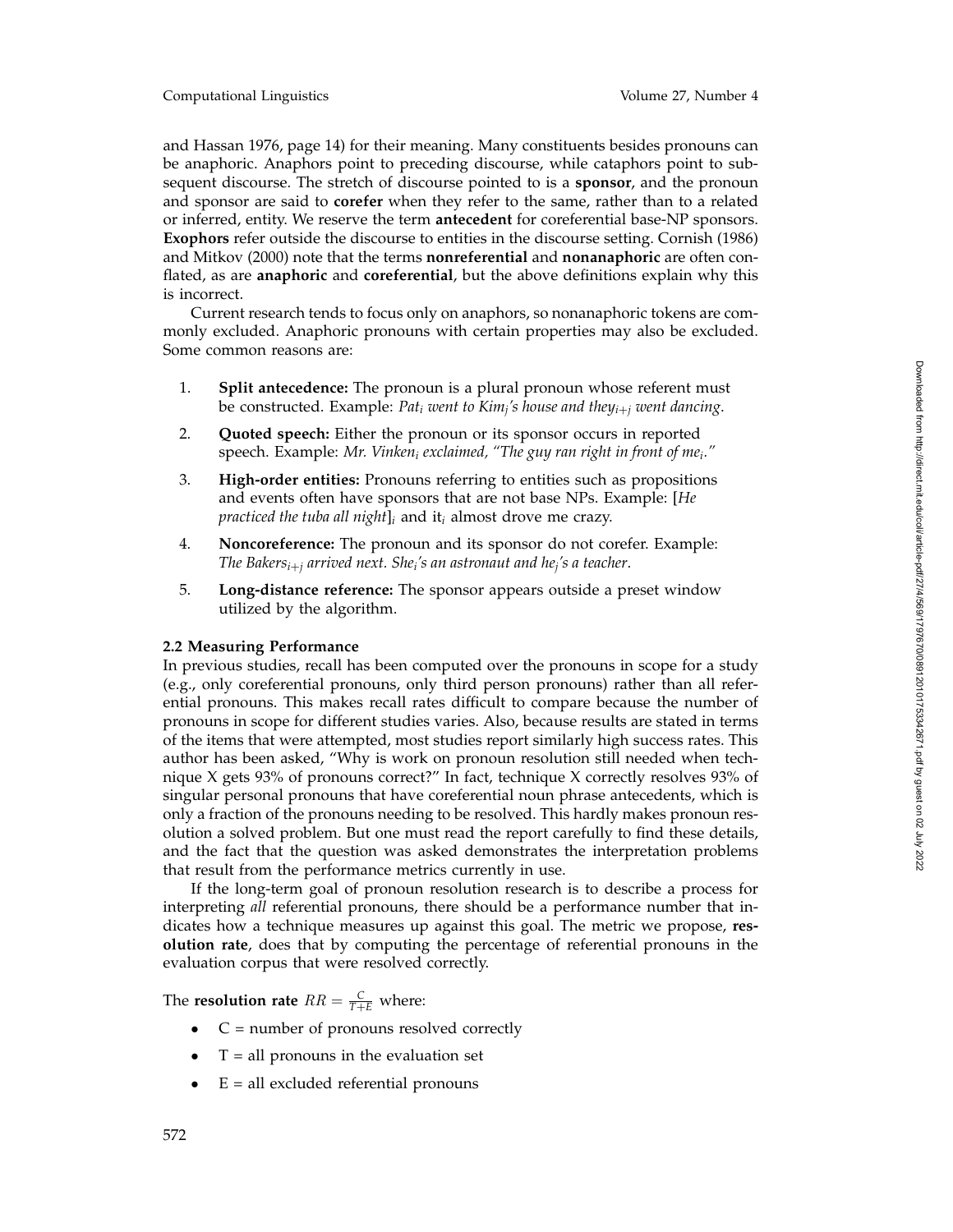The denominator of  $RR$  includes all the pronouns that remain in the evaluation corpus after removing nonreferential items and before excluding referential tokens. Computing RR for a technique's performance on a variety of corpora demonstrates the technique's sensitivity to its input data.  $RR$  also provides a way to reward techniques that attempt to resolve more sorts of pronouns, such as cataphora or event anaphora. Obviously,  $RR$  applies to techniques that claim general utility but not to those designed for specific circumstances, such as the one reported in Suri, McCoy, and DeCristofaro (1999) or a technique to handle a particular phenomenon such as cataphora. *R* and *P* are still useful to show a technique's performance on the in-scope items, and they are more informative because the reader knows what percentage of the total pronouns were in scope. *R* uses the above definition of *T* as its denominator, and *P* remains unchanged.

All performance measures should be reported separately for each pronoun type covered rather than just for the test corpus as a whole. This facilitates comparing results from studies with different coverage or with test data from different genres where the mix of pronoun types might be different. It also elucidates the effect that the composition of the evaluation corpus had on the results.

## **3. Proposed Reporting Format: The Standard Disclosure**

The **standard disclosure** includes important details, such as the coverage, performance metrics, the size and composition of the evaluation corpus, and the number of pronouns in each exclusion type, all in a user-friendly format. It includes these details in less space than would otherwise be required and spares the author from providing textual descriptions of exclusions, such as "We have only two examples of sentential or VP anaphora altogether*....* Neither Hobbs algorithm nor BFP attempt to cover these examples" (Walker 1989, page 257). This leaves more space for commentary on the technique(s) being described. We describe the format as it applies to pronoun resolution studies, but it can be adapted for other categories of referring expression (e.g., descriptive NPs).

## **3.1 Explanation of the Format**

Table 2 is a sample disclosure for a fictional study comparing a new technique, Technique Beta, with an existing baseline Technique Alpha, on the same English evaluation corpus. Footnotes in this example are provided to assist in explaining the format and would not be included in an actual disclosure. Italicized row and column headings indicate parts of the disclosure that will vary depending on the study being reported (they need not be italicized in an actual disclosure), while items not in italics are invariant portions of the format.

The header to the disclosure lists the evaluation corpus used as well as its genre and size. In the table proper, a data column is provided for each lexical type covered by the study; all types that are not addressed in this study are summarized in the "Out of Scope" column. Because pronouns are a closed word class in English, pronoun types are best described by showing the different lexical forms. Some flexibility is allowed; for example, one might wish to collapse the categories for "*He/She*" or "*Him-/Herself*." In other languages, or for other forms of referring expressions such as descriptive noun phrases, column headings would instead be category labels.

The first data row, "A: Raw Word Count," contains the count of all tokens of that lexical form in the evaluation corpus. The next section details nonreferential exclusions, resulting in subtotal row "B: Sum Nonreferential." More details could be provided in this section at the researcher's discretion; for example, different categories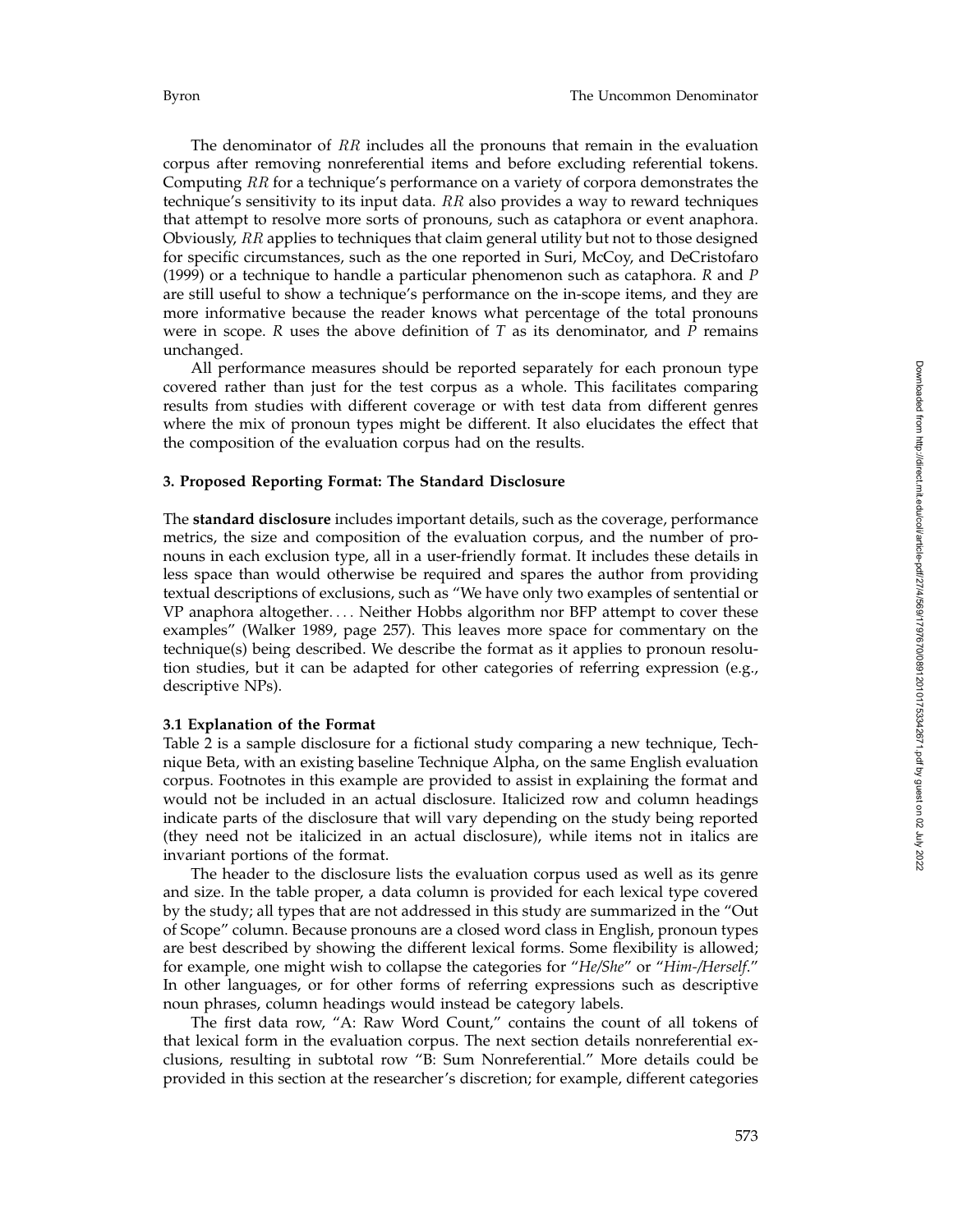## **Table 2**

Sample standard disclosure for a fictional study.

Evaluation corpus name: Peanut dialogues (Babar et al. 1994) Genre: Two-party problem-solving dialogues Size: 15 dialogues, 937 turns, 31 minutes total speaking time

|                                                 |              |                |                |              |                                                  |              |              |                 |                  |                  | Out of                    |           |
|-------------------------------------------------|--------------|----------------|----------------|--------------|--------------------------------------------------|--------------|--------------|-----------------|------------------|------------------|---------------------------|-----------|
| Pronoun Lexical Types: <sup>a</sup>             | Her          | <b>She</b>     | <b>Herself</b> | He           | Him                                              |              | His Himself  | It              | Its              |                  | Itself Scope <sup>b</sup> | Total     |
| A: Raw Word Count                               | 22           | 25             | 3              | 89           | 44                                               | 7            | 14           | 94              | 12               | 1                | 186                       | 497       |
|                                                 |              |                |                |              | Nonreferential Exclusions $c$                    |              |              |                 |                  |                  |                           |           |
| Pleonastic                                      | $\mathbf{0}$ | $\Omega$       | $\mathbf{0}$   | $\Omega$     | $\mathbf{0}$                                     | $\Omega$     | $\mathbf{0}$ | 6               | 0                | $\mathbf{0}$     | 2                         | 8         |
| Abandoned Utterance                             | $\mathbf{0}$ | $\mathbf{0}$   | $\mathbf{0}$   | 1            | 0                                                | 1            | $\mathbf{0}$ | $\mathbf{0}$    | $\mathbf{0}$     | $\mathbf{0}$     | $\overline{2}$            | 4         |
| <b>B:</b> Sum Nonreferential                    | $\Omega$     | $\Omega$       | $\mathbf{0}$   | $\mathbf{1}$ | $\Omega$                                         | $\mathbf{1}$ | $\Omega$     | 6               | $\Omega$         | $\mathbf{0}$     | $\overline{4}$            | 12        |
| C: Total Referential (A-B)                      | 22           | 25             | 3              | 88           | 44                                               | 6            | 14           | 88              | 12               | 1                | 182                       | 485       |
|                                                 |              |                |                |              | Referential Exclusions <sup><math>d</math></sup> |              |              |                 |                  |                  |                           |           |
| Plural                                          | $\mathbf{0}$ | $\Omega$       | $\mathbf{0}$   | $\mathbf{0}$ | 0                                                | $\mathbf{0}$ | $\mathbf{0}$ | $\mathbf{0}$    | $\boldsymbol{0}$ | $\boldsymbol{0}$ | 120                       | 120       |
| Demonstrative                                   | $\Omega$     | $\Omega$       | 0              | $\mathbf{0}$ | 0                                                | $\mathbf{0}$ | $\mathbf{0}$ | $\mathbf{0}$    | 0                | $\mathbf{0}$     | 36                        | 36        |
| 1st/2nd Person                                  | 0            | $\Omega$       | 0              | $\Omega$     | 0                                                | $\mathbf{0}$ | $\mathbf{0}$ | $\mathbf{0}$    | $\Omega$         | $\Omega$         | 24                        | 24        |
| Reported Speech                                 | 0            | $\Omega$       | 0              | 1            | $\mathbf{0}$                                     | $\mathbf{0}$ | $\mathbf{0}$ | $\mathbf{0}$    | $\mathbf{0}$     | $\mathbf{0}$     | $\overline{2}$            | 3         |
| Event Anaphora                                  | $\Omega$     | $\Omega$       | 0              | $\mathbf{0}$ | $\Omega$                                         | $\Omega$     | $\Omega$     | 15              | $\Omega$         | $\Omega$         | $\overline{0}$            | 15        |
| D: Sum Ref Exclusions                           | $\Omega$     | $\Omega$       | $\mathbf{0}$   | $\mathbf{1}$ | $\Omega$                                         | $\Omega$     | $\Omega$     | 15              | $\Omega$         | $\Omega$         | 182                       | 198       |
| E: Evaluation Set $(C-D)$                       | 22           | 25             | 3              | 87           | 44                                               | 6            | 14           | 73              | 12               | 1                | $0^e$                     | 287       |
|                                                 |              |                |                |              | <b>Results</b>                                   |              |              |                 |                  |                  |                           |           |
| Technique Alpha                                 |              |                |                |              |                                                  |              |              |                 |                  |                  |                           |           |
| F:#Correct: Ante (Inter)                        | 7/7          | 16/17          | 0/3            | 35/45        | 20/21                                            | 2/3          | 0/14         | 30/41           | 2/3              | 0/1              | 0                         | 112 (82%) |
| F:#Correct: Ante (Intra)                        | 15/15        | 7/8            | 0/0            | 35/42        | 20/23                                            | 3/3          | 0/0          | 24/32           | 9/9              | 0/0              | $\mathbf{0}$              | 113 (86%) |
| Errors: Cataphora                               | $\Omega$     | $\Omega$       | $\mathbf{0}$   | 7/7          | $\theta$                                         | $\mathbf{0}$ | $\mathbf{0}$ | 3/3             | $\mathbf{0}$     | $\mathbf{0}$     | $\mathbf{0}$              | 10        |
| Errors: Long Distance                           | $\Omega$     | 2/2            | $\Omega$       | 4/4          | $\theta$                                         | $\Omega$     | $\Omega$     | 4/4             | $\Omega$         | $\theta$         | $\Omega$                  | 10        |
| G:#Correct: Refs                                | 21           | 22             | $\Omega$       | 67           | 38                                               | 5            | $\Omega$     | 52              | 11               | $\theta$         | $\Omega$                  | 216 (75%) |
| Errors: Chaining                                | 1            | $\Omega$       | 0              | $\Omega$     | 1                                                | $\Omega$     | $\Omega$     | $\Omega$        | $\Omega$         | $\theta$         | $\Omega$                  | 2         |
| <b>Resolution Rate (G/C)</b>                    | 100%         | 88%            | $0\%$          | 76%          | 86%                                              | 83%          | $0\%$        | 59%             | 92%              | $0\%$            | 0%                        | 45%       |
| New Technique Beta                              |              |                |                |              |                                                  |              |              |                 |                  |                  |                           |           |
| H:#Correct: Ante (Inter)                        |              | 5/7 17/17      | 3/3            | 45/45        | 15/21                                            | 2/3          |              | $13/14$ $34/41$ | 3/3              | 1/1              | 0                         | 138 (90%) |
| H:#Correct: Ante (Intra)                        | 15/15        | 7/8            | 0/0            | 31/42 24/31  |                                                  | 3/3          | 0/0          | 27/32           | 6/9              | 0/0              | $\mathbf{0}$              | 113 (85%) |
| Errors: Cataphora                               | $\mathbf{0}$ | $\mathbf{0}$   | $\mathbf{0}$   | 7/7          | $\theta$                                         | $\mathbf{0}$ | $\mathbf{0}$ | 1/3             | $\mathbf{0}$     | $\mathbf{0}$     | $\Omega$                  | 8         |
| Errors: Long Distance                           | $\mathbf{0}$ | $\overline{2}$ | $\mathbf{0}$   | 4            | $\theta$                                         | $\mathbf{0}$ | $\mathbf{0}$ | 4               | $\Omega$         | $\mathbf{0}$     | $\Omega$                  | 10        |
| I:# Correct: Refs                               | 20           | 23             | 3              | 76           | 38                                               | 5            | 13           | 61              | 8                | 1                | 0                         | 248 (86%) |
| Errors: Chaining                                | $\Omega$     | $\Omega$       | $\Omega$       | 1            | $\overline{2}$                                   | $\Omega$     | $\Omega$     | $\Omega$        | $\theta$         | $\theta$         | $\Omega$                  | 3         |
| Resolution Rate <sup><math>f</math></sup> (I/C) | 90%          | 92%            | 100%           | 86%          |                                                  | 86% 83%      | 93%          |                 | 69% 67%          | 100%             | 0%                        | 51%       |

Notes on the format:

*a* Pronouns shown as column headings are those included in this (fictional) study. Other studies would have different column headings depending on their coverage or the language of the evaluation corpus.

*b* Plurals, demonstratives, 1st/2nd person, reported speech, and event anaphora in this example.

*c* Categories in this section differ in different languages. For example, the French *le* is both a pronoun and a determiner, so a study using a French corpus would have an exclusion category for determiners.

*d* These are the exclusions applied in our fictional study. For any particular study, the categories listed here may differ from these.

*e* All pronouns in the "Out of Scope" category have been explicitly listed, resulting in 0 "Out of Scope" pronouns remaining in the evaluation set.

*f* The numerator of *RR* is either correct referents or correct antecedents, depending on the researcher's goals.

of pleonastics could be listed separately. Identifying all the nonreferential tokens is time-consuming, but need only be performed once for each evaluation corpus. The next row, "C: Total Referential," is simply  $A - B$  and is used as the denominator of RR.

The next section lists referential pronouns excluded from the test set. All the exclusions applied in the study must be itemized. Categories of pronouns that are clumped together in the "Out of Scope" column, such as demonstratives and plurals in this example, are listed individually in this section. Row "D: Sum Ref Exclusions" shows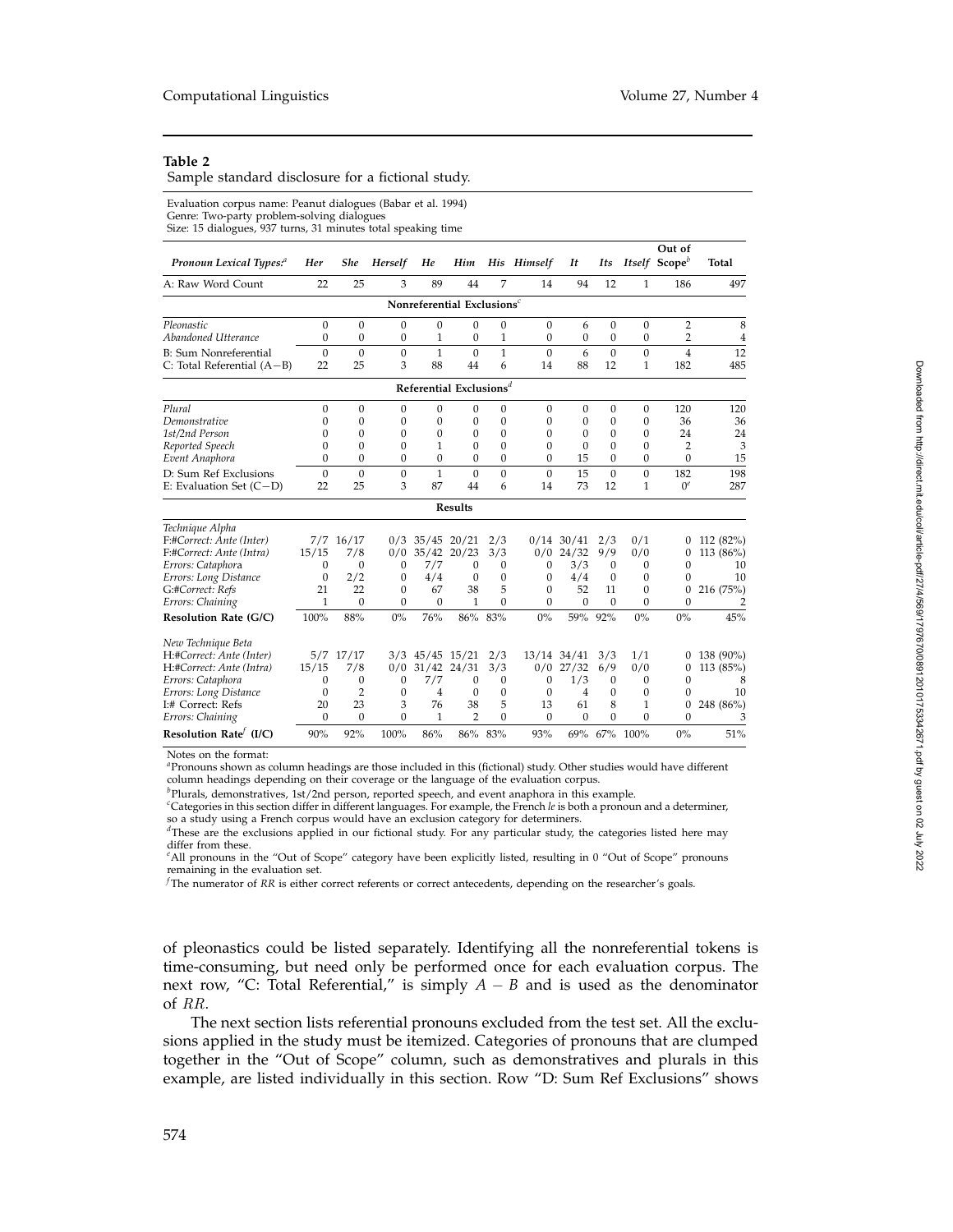the total tokens excluded, and the next row, "E: Evaluation Set," is *C* − *D*, the resulting count of pronouns that are in scope. Notice that because the table starts with raw word counts and works forward to the evaluation set, the researcher must explicitly account for each excluded token.

The final section shows the performance of the technique(s) under study. For systems that compute referents for the test pronouns, it is recommended that the correct antecedents (Ante) and correct referents (Ref) be shown separately to clarify the effect of chaining errors. We also recommend calculating performance separately for intersentential (Inter) and intrasentential (Intra) sponsors, since techniques tend to vary across this dimension. Separating the resolution details in this manner is informative; however, it is optional. The table could instead show only one number for the total correct resolutions per type of pronoun, although that would be less useful to the reader. Recall would be included for techniques that do not resolve every item attempted.

Error analysis is optional, but in light of the fact that pronouns that are excluded in one study often cause errors in another, it is highly recommended that error details be shown for classes of pronouns that are commonly excluded. Other categories of errors could be detailed as well if particular error categories are of interest in the study. The resolution rate is shown last, calculated as the number of correct resolutions divided by the number of referential pronouns in row C. If a technique reports high *RR* with this format, it is easy to tell whether its performance results from doing a few things well or from doing a mediocre job at everything.

To summarize, the important features of this format are:

- 1. The pronoun types included in the study are readily apparent.
- 2. Categories and itemized counts of excluded tokens are clearly shown.
- 3. RR can be calculated because the referential exclusions are enumerated.

## **3.2 The Benefits of the Standard Disclosure**

By combining details of the evaluation corpus's construction with performance statistics, the standard disclosure displays many important details in one place, making them easy for readers to find. Some authors in the past have stated their performance statistics separately for each pronoun type, while others stated only one overall performance number per technique. Because a particular technique's performance can vary widely across pronoun types (for example, Hobbs's algorithm resolved 93% of instances of *he* but only 77% of instances of *it*; Hobbs 1986), reporting performance per pronoun type should become standard practice. Also, different studies choose different combinations of pronouns to investigate, and without detailed performance numbers one cannot know how the two techniques compare on the pronouns they have in common. Although the only sure way to compare two techniques is in a head-to-head test on the same corpus, results stated in the standard disclosure format leave the reader better able to judge, for example, if a technique might be appropriate to his corpus.

Providing details on the exclusion criteria applied to the evaluation corpus provides a sanity check so that the reader understands how the initial corpus was pared down to become the evaluation data set. If the table shows that an unexpectedly high percentage of pronouns were excluded from testing, the reader might wonder whether the results obtained are reliable or if, on the other hand, the researcher might have overzealously tailored the evaluation set to the capabilities of the algorithm being tested. Because many past studies either did not discuss their exclusion categories at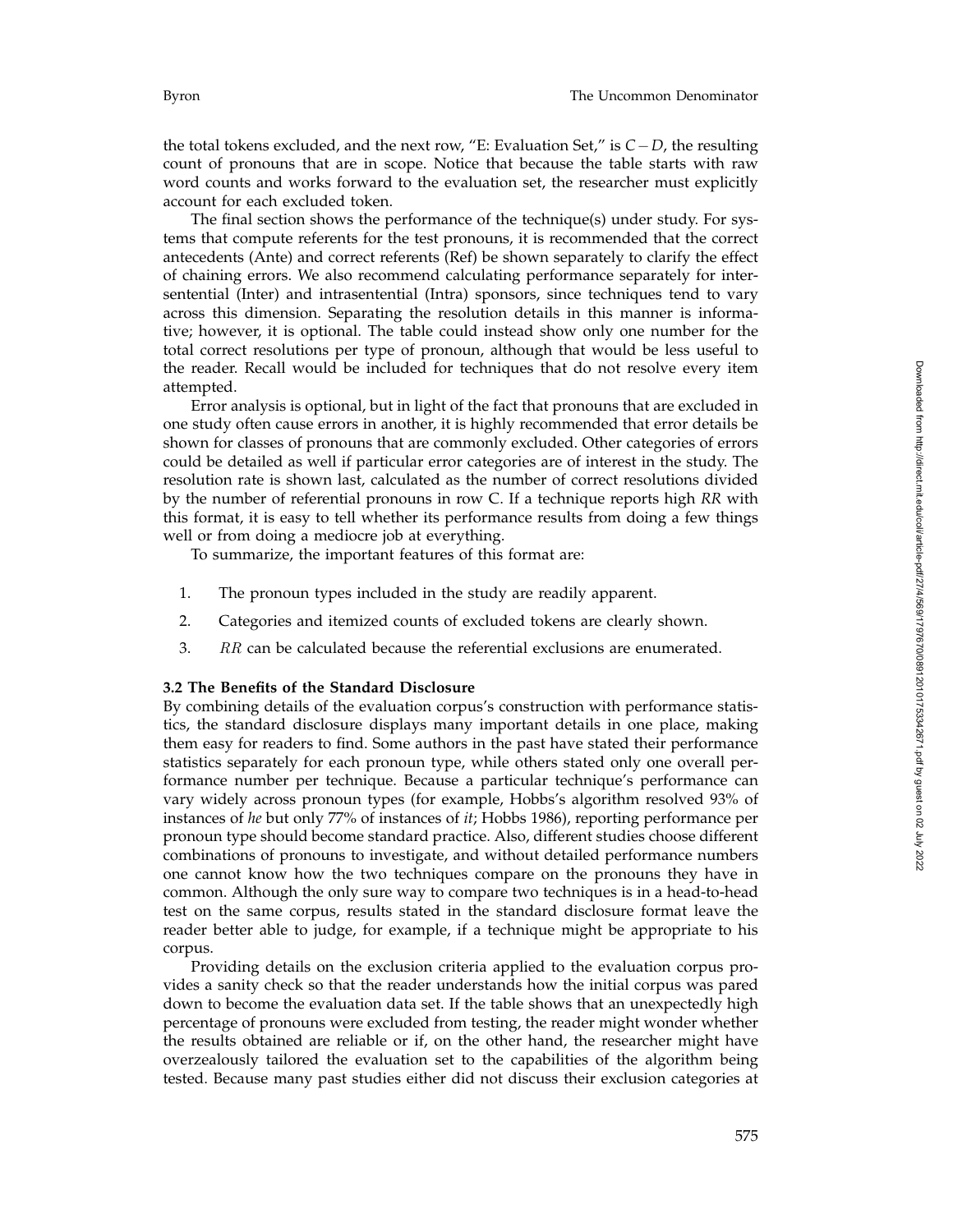all, described their exclusions with confusing descriptions of the sort listed in Section 2.1.3, or did not state the number of pronouns excluded, the reader must be guarded in interpreting the stated results. The tabular format suggested here does not guarantee consistent application of the exclusion categories across studies, but it does represent an improvement over current practices. Preparing exclusion data might at first seem like an extra burden. However, it must only be collected once per evaluation corpus, and much of this information is already collected during the corpus annotation process. As we demonstrated above, many authors already discuss exclusions in the body of a paper. We believe that the increased clarity that the standard disclosure format offers to the reader outweighs any small outlay of time required to prepare it.

Finally, this format allows the researcher to compute RR for general-purpose algorithms, giving the community a more realistic view of how an algorithm performs. While in the past the reader knew that a particular technique correctly resolved 93% of some subset of pronouns, he had no clear idea what that 93% represented because the process used to derive its denominator was so unclear.

# **4. Summary**

The reporting format we propose has numerous benefits. Important details of a pronoun resolution study are in one place and easy for readers to find. The information is organized to clearly state details that may differ from one study to another so that future researchers do not need to reimplement a technique simply to remove these differences. Its tabular format consumes less space for this additional information, freeing up room in the body of a paper for analysis and discussion of the techniques under investigation. By tabulating the number of referential pronouns that are excluded, the format clarifies the composition of the test data set and enables the calculation of the resolution rate  $(RR)$ , which is a more accurate general measure of performance.  $RR$  makes a nice addition to the performance metrics currently in use that state performance in terms of the in-scope pronouns. While it does not solve many of the difficulties involved in comparing techniques from different studies, this format does offer an incremental improvement over current practices.

### **Acknowledgments**

This material is based on work supported by ONR Grant N00014-95-1-1088 and DARPA Grant F30602-98-2-0133. The author thanks James Allen, Nate Blaylock, Jason Eisner, Lucian Galescu, Brandon Sanders, Amanda Stent, and the anonymous reviewers for helpful comments on ideas developed here.

#### **References**

- Byron, Donna and Amanda Stent. 1998. A preliminary model of centering in dialog. In *Proceedings of the 36th Annual Meeting of the Association for Computational Linguistics and 17th International Conference on Computational Linguistics*
- *(COLING-ACL'98)*, pages 1475–1477. Cornish, Francis. 1986. *Anaphoric Relations in English and French*. Croom Helm.
- Ge, Niyu, John Hale, and Eugene Charniak. 1998. A statistical approach to anaphora resolution. In *Proceedings of the Sixth Workshop on Very Large Corpora* , pages 161–170.
- Halliday, M. A. K. and Ruqaiya Hassan. 1976. *Cohesion in English*. Longman.
- Heeman, Peter A. and James Allen. 1995. The Trains spoken dialog corpus. CD-ROM, Linguistics Data Consortium.
- Hobbs, Jerry. 1986. Resolving pronoun reference. In Barbara J. Grosz, Karen Sparck Jones, and Bonnie Lynn Webber, editors, *Readings in Natural Language Processing*. Morgan Kaufmann, pages 339–352.
- Lappin, Shalom and Herbert J. Leass. 1994. An algorithm for pronominal anaphora resolution. *Computational Linguistics, 20(4)*:535–561.